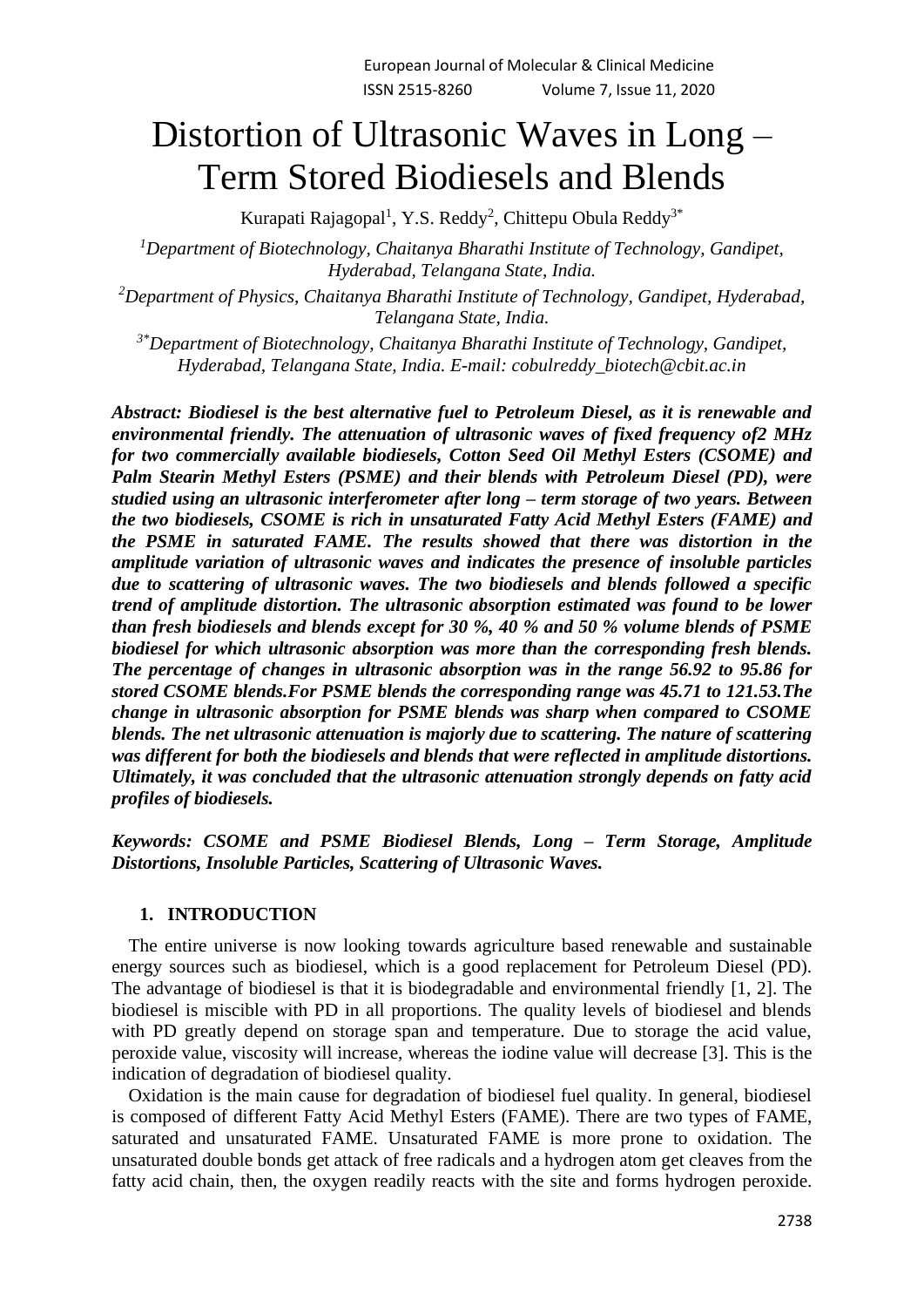These peroxides accumulate and then, decompose into aldehydes, alcohols, short chain carboxylic acids and higher molecular weight oligomers. So, oxidation of biodiesel produces insoluble particles [2, 4].

Ultrasonic interferometer is a low cost, sensitive and versatile tool to measure ultrasonic velocity in liquids and their mixtures. It gives very accurate results [5]. The benefit of measurement of ultrasonic velocity is that chemical reactions and physical properties affect the propagation of ultrasound. Determination of ultrasonic velocity gives the information related to physico-chemical and thermodynamic properties of liquid mixtures. It is also useful to study the intermolecular forces [6]. Ultrasonic interferometer is also effectively useful for the determination of ultrasonic absorption in liquids [7].

As a reference, in the blood, the ultrasonic absorption is proportion to weight fraction of protein content. Therefore, it helps in understanding the reaction mechanisms involved in the absorption of ultrasound[8].

In an ultrasonic interferometer, experimental liquid has to collect in to a double wall cell. Inside the cell, there is a source and reflector of ultrasonic waves and the gap between the source and reflector is variable. Between the two standing waves are formed[6]. If the liquid is with suspended particles then they move and coagulate near antinodes. This phenomenon is useful to characterize the suspended particles with in the liquid phase. This phenomenon of coagulation of particles can also be utilized to separate the suspensions from the dispersion liquid medium[9].

Within the interferometer, due to absorption of energy of the amplitude of stationary waves decreases exponentially with increasing source and reflector gap[10].

The amplitude change with respect to distance between source and reflector in an ultrasonic interferometer is given by

$$
A = A_o e^{-2\alpha x} \tag{1}
$$

Where,  $A_0$  is initial amplitude and  $A$  is the amplitude of ultrasonic wave at a distance 'x' from the source of ultrasound, 'α' is the absorption coefficient. The 'α' is determined for any liquid on determination of amplitude of ultrasound at different positions within the liquid. The estimation of  $\alpha$  gives the prediction of nature of elements present in the liquids. From (1), we get

$$
Ln A = Ln Ao - 2\alpha x \tag{2}
$$

It represents a straight line with negative slope of '2α'. So, from the slope  $\alpha$  can be estimated [11, 12].

The ' $\alpha$ ' is in fact coefficient of attenuation. The attenuation of sound can take place by several mechanisms reflection, refraction, absorption and diffraction[13]. In homogeneous medium attenuation is almost by absorption. In a liquid medium absorption is by thermal conductance and viscosity. For the liquids loss due to thermal conduction is negligible and it is mainly due to viscosity of liquid. So, the absorption coefficient  $\alpha$  for the liquids from Stokes formula is:[14].

$$
\alpha = \frac{\omega^2}{3\rho v^3} \left\{ \left( \frac{4}{3} \right) \eta + \eta^{\nu} \right\} \tag{3}
$$

Where,  $\omega = 2\pi f$ , f is the ultrasonic frequency;  $\rho$  is density, v is velocity and  $\eta$  is coefficient of viscosity of liquid.  $\eta^v$  is bulk viscosity of liquid.

The ' $\alpha$ ' is proportional to square of the ultrasonic frequency. So,

$$
\alpha = \alpha_0 f^2
$$
  
where, ' $\alpha_0$ ' is constant of proportionality. Therefore  

$$
\frac{\alpha}{f^2} = constant
$$
 (4) [8]

Ultrasonic scattering occurs in the heterogeneous medium. Scattering generally takes place by the suspended particles in the medium. Due to scattering also, attenuation of ultrasound will take place. Single particle and multiple scattering both contribute to the total scattering.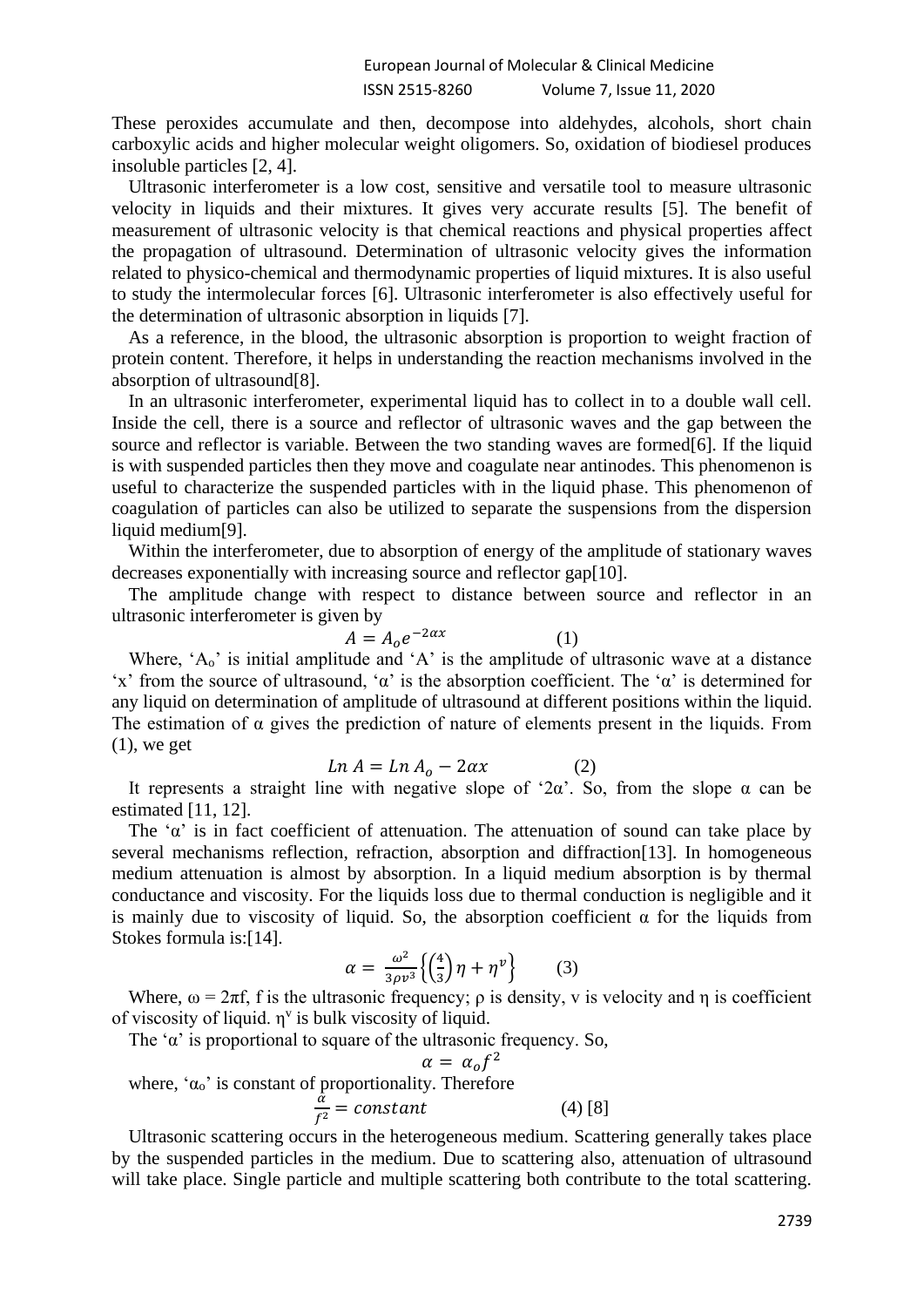Therefore, net attenuation is due to absorption and scattering. So, in fact  $\alpha$  is coefficient of attenuation. According to Rayleigh, scattering takes place when particle size is less than or equal to wavelength of ultrasound. The Rayleigh's condition for scattering as a function of reflector radius(r) is:  $[15]$ 

$$
\frac{2\pi r}{\lambda} < \frac{1}{10} \tag{5}
$$

Rayleigh's scattering is the case of single particle scattering. This is applicable to low concentration of particles in the liquid. As the concentration of particles increases, the contribution from multiple scattering increases. Along with multiple scattering, the estimation of attenuation due to scattering becomes more complex. The nature of the scattering depends on two factors, frequency of ultrasonic waves and size of the particle scattering ultrasound. As the product of particle size and frequency increases the contributions from single and multiple scattering become dominant than absorption[16].

Attenuation coefficient ( $\alpha$ ) =  $\alpha_a + \alpha_s$  (6)

$$
(\alpha_s) = \alpha_{ss} + \alpha_{ms}
$$

Where,  $\alpha_a$  and  $\alpha_s$  are coefficient of absorption and scattering respectively, whereas,  $\alpha_{ss}$  and  $\alpha_{\rm ms}$  are single and multiple scattering coefficients respectively.

While the ultrasonic waves propagate through the liquid medium with suspended insoluble particles and forms continuous standing waves, the particles transfer towards the antinode zones away from nodal zones where the direction of compressional field within the liquid is from node to antinode that is, maximum at the node and minimum at antinode. This is the single particle interaction in the field. Finally, all the particles settle down in various planes of antinode. Therefore, in the acoustic field scattering of compressional acoustic waves takes place by all the suspended particles. This is the primary interaction between acoustic field and particles. The secondary interaction is particle – particle interaction in the acoustic field where the acoustic field scattered by one particle is again scattered by another particle. For all the particles this is multiplied and leads to multiple scattering [9,  $16 - 18$ ].

There are limitations of conventional ultrasonic interferometers for liquids. For homogeneous media in which amplitude of ultrasonic waves change as per (1), the ultrasonic attenuation, which is nothing but absorption can be measured with the help of (2)[11, 12].However, in heterogeneous media with suspended particles where there is possibility for scattering, the scattering coefficient dominates the absorption coefficient. With more concentration of particles, multiple scattering takes place and the problem becomes more complex. Then, the determination of exact scattering coefficient requires the help of advanced set up of interferometer and suitable mathematical model which require the information related to suspended particles such as mass fraction or volume fraction. For some unknown suspension of particles study of this is a difficult task due to lack of this information[17].

Usually, the propagation of ultrasonic waves in a medium is linear. It means that there is a linear relationship between pressure and density variations of the liquid. With the presence of particles across the cross section of plane-acoustic wave the transmission becomes non-linear. Because of the non-linear propagation, there will be distortion in the propagating ultrasonic wave [19].

Any fuel needs storage for its future use. Therefore, storage studies are very important on fuels. As storage stability of biodiesel and blends is low, the concerned studies are very important [20]. The ultrasonic study is one accurate, easy, cost effective and reliable way of doing so [6]. The main intention of the study is in two ways. In one way to study the interaction of ultrasonic waves with stored biodiesels and blends with respect to fatty acid profiles of biodiesels and in another way to identify the quality state of the biodiesels and blends with the help of ultrasonic waves. This kind of information will be useful for the consumer to ensure the purity of biodiesels and blends.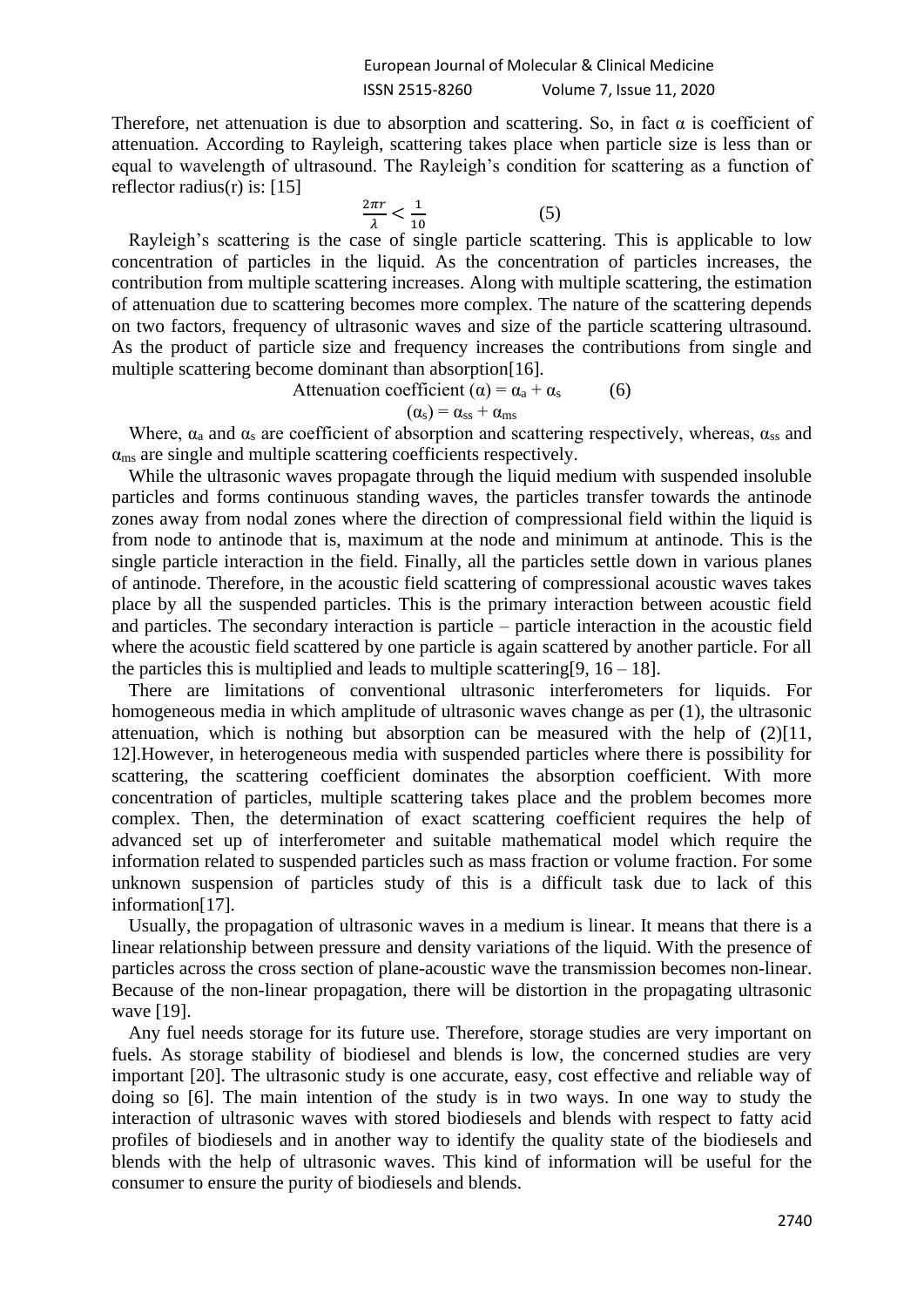#### **2. MATERIALS AND METHODS**

The biodiesels procured were Cotton Seed Oil Methyl Esters (CSOME) and Palm Stearin Methyl Esters (PSME), which are commercially available. The CSOME was taken from Southern Online Biotechnologies Pvt Ltd, Hyderabad and PSME from Universal Biofuels Pvt Ltd, Hyderabad, Telangana State, India. PD was collected from an Indian Oil outlet, Hyderabad, India. Five different blends of both the biodiesels in PD were prepared in the volume ratio of 10 %, 20 %, 30 %, 40 % and 50 %.

Then, the biodiesels and blends were stored for a long-term period of two years in a dark cool place at equal levels in semi-transparent plastic bottles as explained earlier [20].This is continuation of the earlier work [20]. After two years, the samples were analysed.

The amplitudes were measured using an ultrasonic interferometer of fixed frequency of 2MHz and variable path length (Make: Mittal Enterprises, Model: F-80, New Delhi, India). In the double walled cell of the interferometer, an ultrasonic reflector was attached with a micrometre screw of least count 0.01mm. The microammeter connected with the interferometer resonates to the positions of nodes on showing passage of maximum current. That way it was possible to identify the positions of nodes and antinodes in the liquid. The amplitudes were noted in terms of current on moving the reflector to different positions separated by five maxima. For every sample three trials were made along the same path. The sensitivity of the ammeter is two micro amperes[12]. The study was carried out at constant room temperature of 28<sup>o</sup>C.



Figure 1 Variation of LN A with respect to distance moved by the reflector for distilled water

For the distilled water, the variation of LN A with respect to the distance moved by the reflector as per (2) is shown in the figure. 1. It was done in three trials. This obtained a very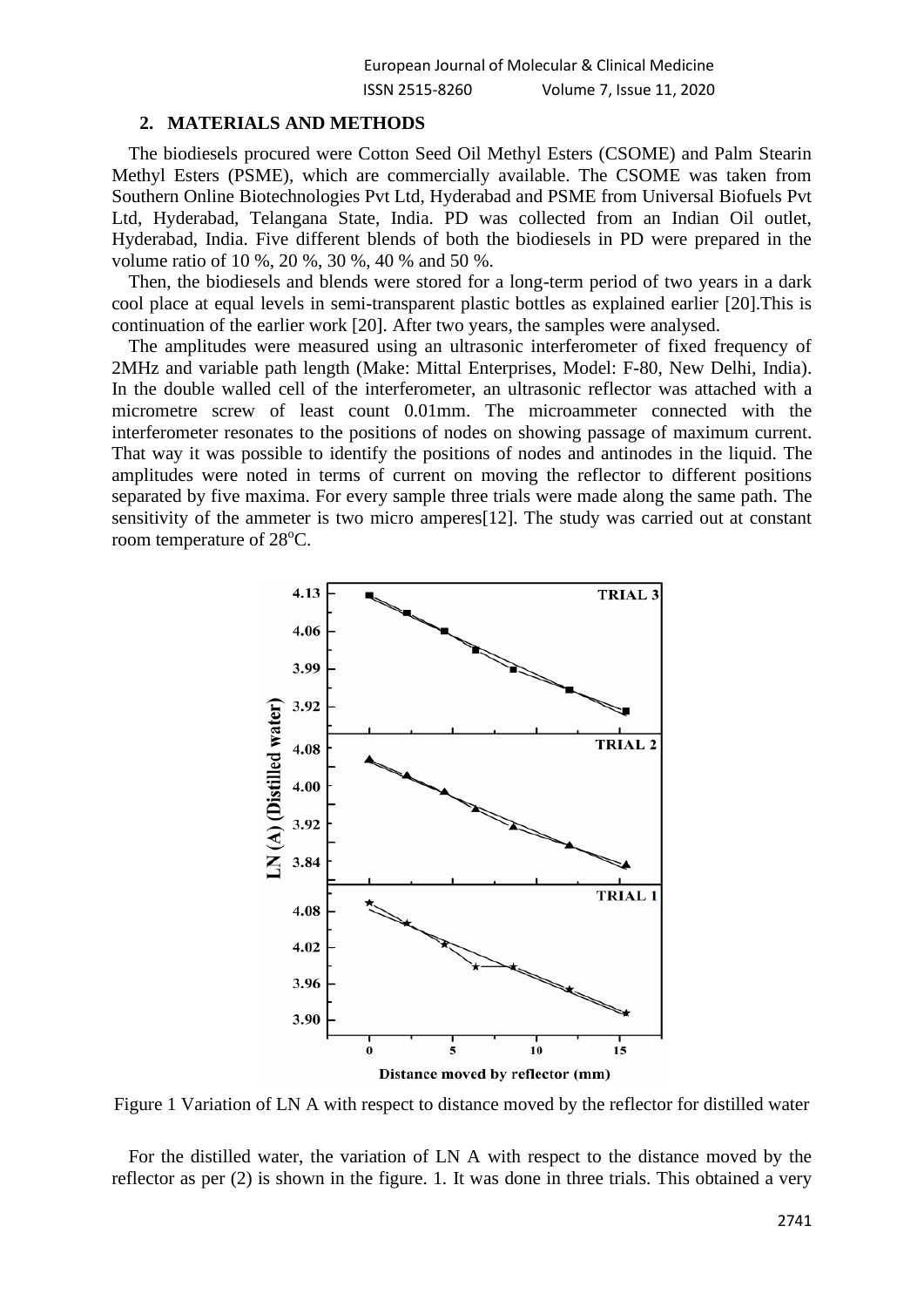good straight line as followed by (2) with standard errors 0.00089, 0.00056 and 0.00055,  $\mathbb{R}^2$ as 0.98. 0.99 and 0.99 respectively for the three trials. This was taken as a reference to analyse the samples.

## **3. RESULTS AND DISCUSSION**

The work on characterisation of commercially available CSOME and PSME biodiesels, and their blends with PD has been continuing. Initially, characterization of some key fuel properties of fresh biodiesels and blends were studied. The properties studied were Acid Value, Iodine Value, Peroxide Value and Water Content along with fatty acid profiles of both the biodiesels [21]. Next, ultrasonic absorption in CSOME and PSME biodiesels blends was studied [12]. Later, recently the investigation of molecular interactions on long-term stored CSOME and PSME blends was carried out [20]. All the studies have been carried out with focus on changes with respect to fatty acid profiles of both CSOME and PSME biodiesels. The similar kind of approach was continued in the current study also. Further work is also in progress.



Figure 2 Variation of LN A with respect to distance moved by the reflector for CSOME blends

The variation of LN A with respect to position of the reflector for CSOME biodiesel and blends with PD were shown in the Figure 2 and for PSME biodiesel and blends the variations are in the Figure 3. For every blend, three trials were made and average was recorded. For all the three trials, there was good repeatability of the variation of LN A with respect to position of the reflector. For reference, the variations in three trials for pure CSOME and PSME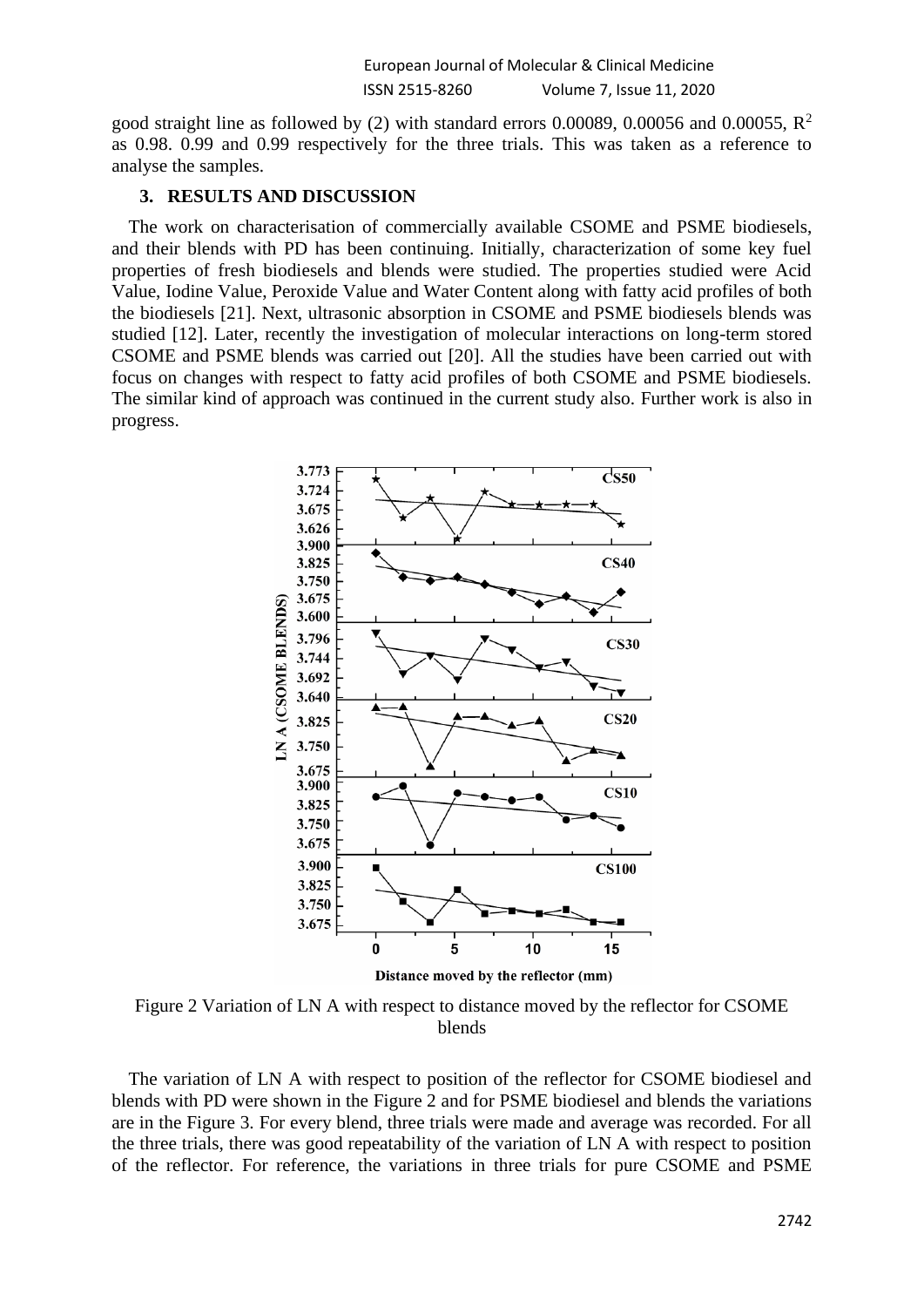## European Journal of Molecular & Clinical Medicine ISSN 2515-8260 Volume 7, Issue 11, 2020

biodiesels are shown in the Figure 4 and Figure 5 respectively. These variations are according to (2), which should represent a straight line. However, the solid linear fit lines are well symmetrical to the obtained points. Therefore, it is possible to measure ultrasonic absorption. For the fresh CSOME and PSME blends with PD, the variations were without distortions according to (2) [12]. However, the variations are distortions for both stored biodiesels and blends. These distortions are similar for all the three trials for both the biodiesels and blends. However, nature of the distortions is different for all the blends of both the biodiesels. The distortions in the ultrasonic waves are due to non-linear behaviour of the medium [19].



Figure 3 Variation of LN A with respect to distance moved by the reflector for PSME blends

In every trial, the slope of the line changes, but the trend of variation of slope is similar to each other as shown in the Figure 6 and Figure 7. For the convenience and better understanding, the variations of normalised slopes are shown in these figures. For a homogeneous medium, these variations should represent a straight line. With the suspension of the particles in the biodiesel and blends, the medium becomes heterogeneous and scattering takes place[14].Scattering of ultrasonic waves occur based on wavelength and concentration of the suspended insoluble particles[16]. As evident from the settlement of insoluble particles in all the CSOME biodiesel and its blends at the bottom of the containers [20], there is presence of insoluble particles with sufficient concentration and scattering of ultrasonic waves takes place by more domination than ultrasonic absorption. This is evident from the distortion of amplitude of ultrasonic waves in both the stored CSOME and PSME biodiesels and blends with PD. The long-term storage of biodiesels and blends also effects viscosity and related ultrasonic properties as a function of fatty acid profiles of CSOME and PSME biodiesels. This is evident from our recent study [22].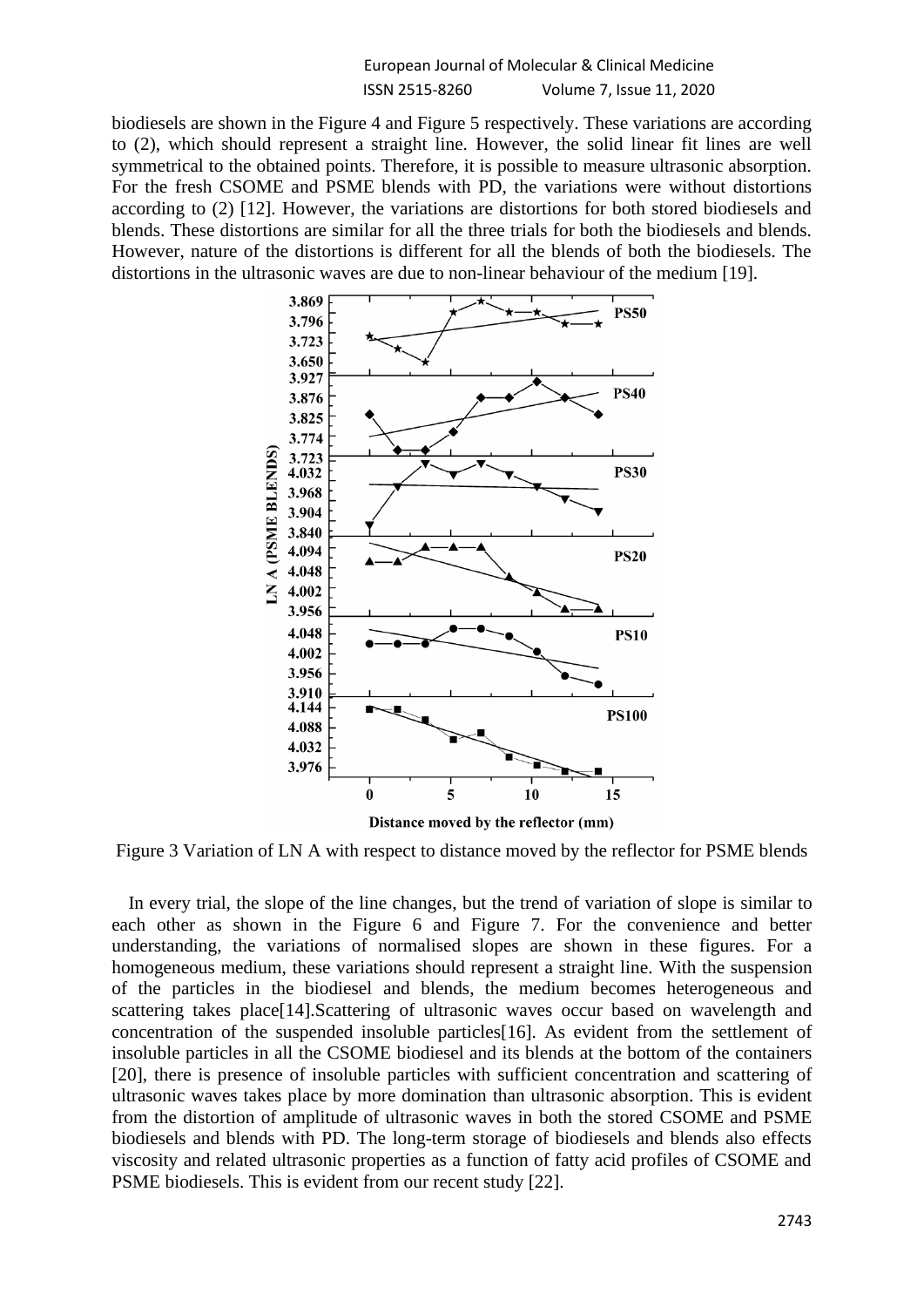|                | European Journal of Molecular & Clinical Medicine |
|----------------|---------------------------------------------------|
| ISSN 2515-8260 | Volume 7, Issue 11, 2020                          |

Since the distortions in the biodiesel and blends are because of the scattering by ultrasonic waves, hence the amount of deviation is proportional to scattering. As actual variation of LN A with respect to position of reflector should represent a straight line, it is proper to estimate absorption coefficient  $(\alpha_a)$ , by linear fit of the plots (Figure 2 and Figure 3). The absorption coefficient  $(\alpha_a)$  of both the biodiesels and blends was estimated and presented in the Table 1. The corresponding variations are shown in the Figure 8 and Figure 9. In both the biodiesel blends, the variation of ultrasonic absorption with respect to blend level is non-linear. However, in the PSME blends there is systematic variation of ultrasonic absorption. Even, the change is rapid for PSME blends. The ultrasonic absorption in all PSME blends is more than CSOME blends. The ultrasonic absorption is positive for 30, 40 and 50 per cent blend volumes of PSME biodiesel. As there is no much difference between the densities of both the biodiesel blends [20], the only reason is the presence of insoluble particles.



Figure 4 Variation of LN A with respect to distance moved by the reflector for pure CSOME biodiesel

The formation of insoluble particles is due to the oxidation of biodiesels and blends on long – term storage [4]. The sediment formation is there in all CSOME blends. Nevertheless, in the PSME biodiesel and blends there is no formation of sediment at the bottom of the containers [20]. The CSOME biodiesel is rich in unsaturated FAME and PSME in saturated FAME and unsaturated FAME are more prone to oxidation, sediments forms in CSOME blends only [21]. Even though there are amplitude distortions. Therefore, in the PSME biodiesel and blends the insoluble particles are binds to the FAME. Therefore, they did not settle at the bottom of the container.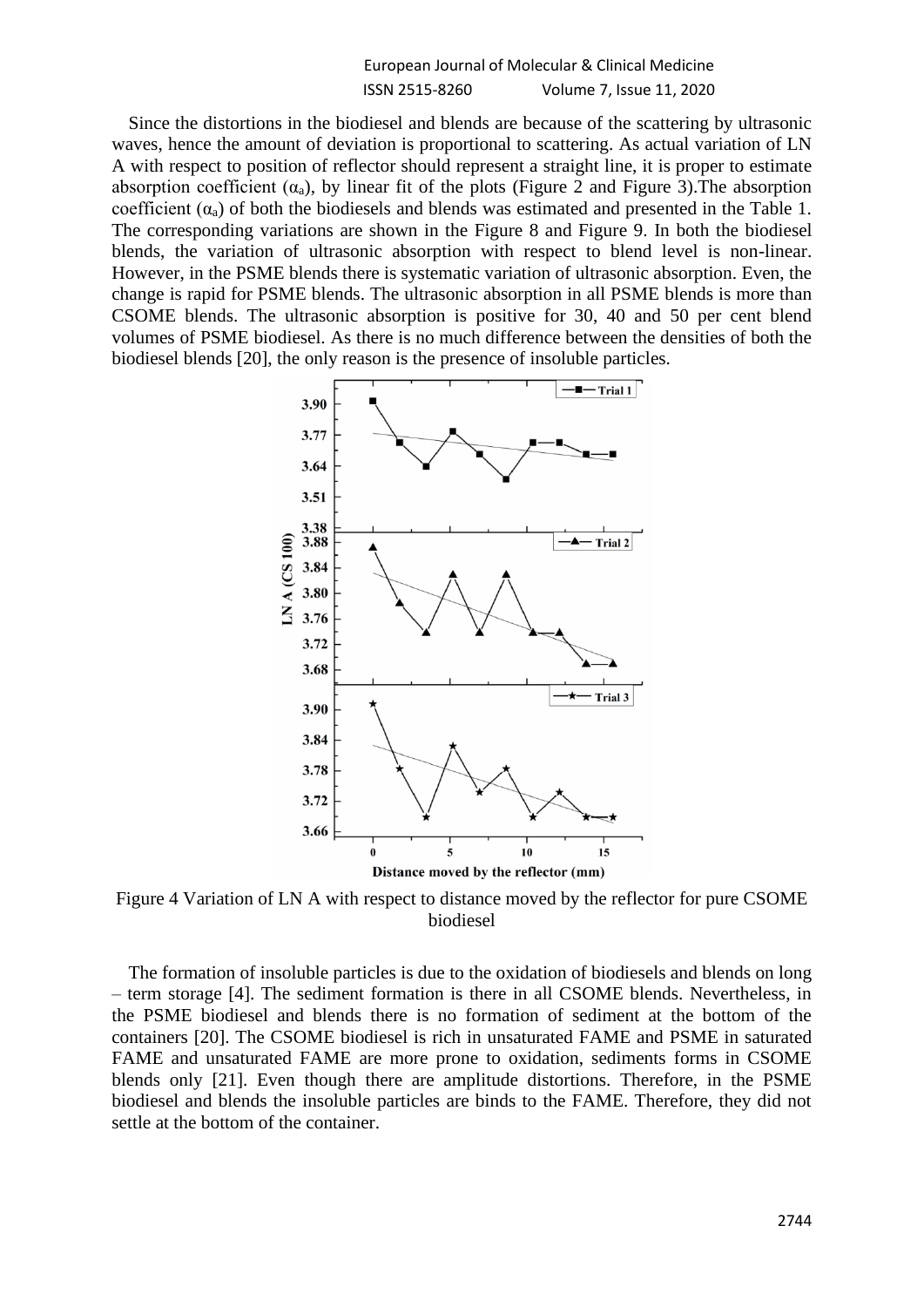

Figure 5Variation of LN A with respect to distance moved by the reflector for pure PSME blends



Figure 6 Variation of normalised slope with respect to blend level for CSOME blends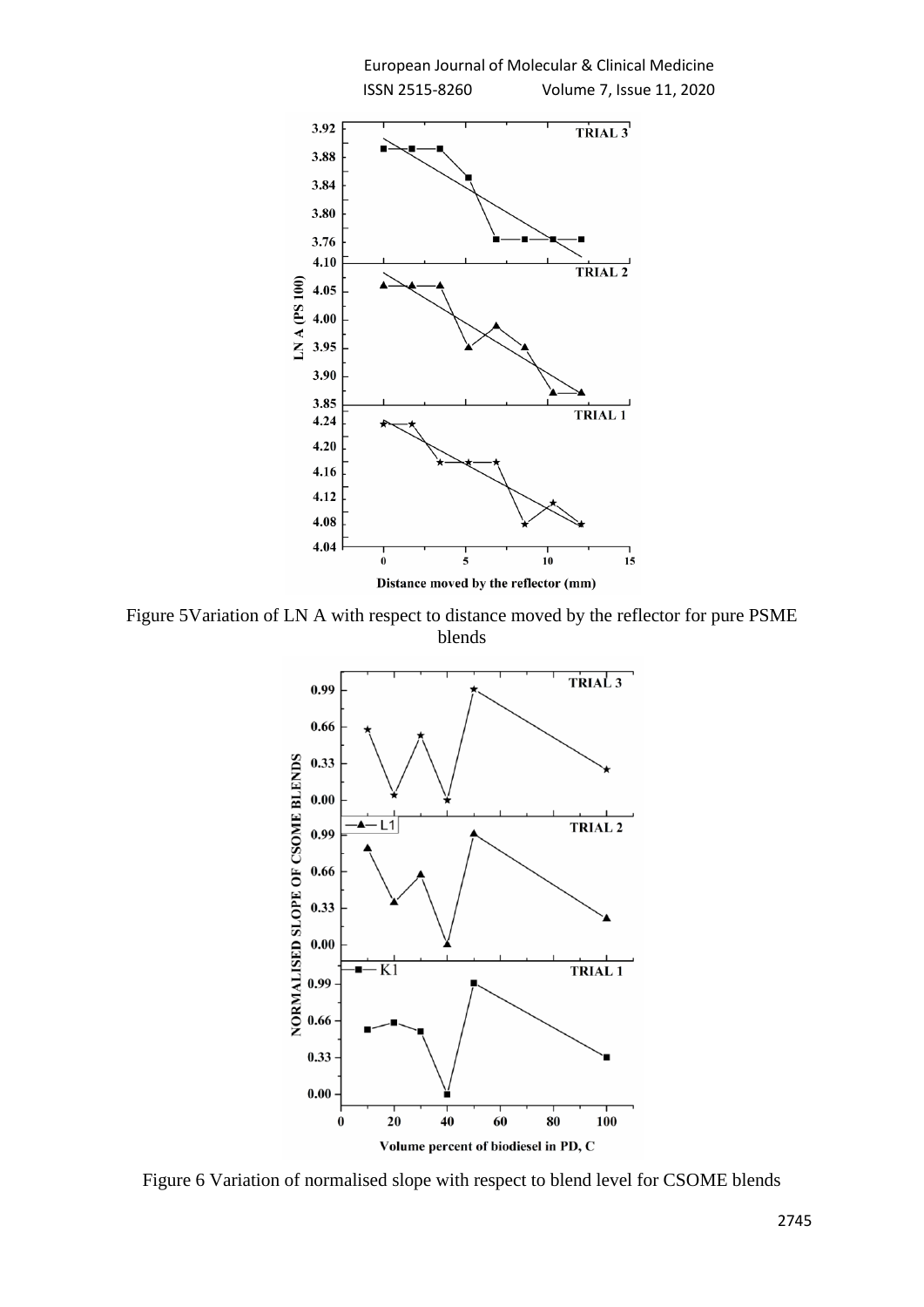

Figure 7 Variation of normalised slope with respect to blend level for PSME blends Table 1: Ultrasonic absorption of CSOME and PSME biodiesels and blends with PD.

|   | S No   Volume per cent of biodiesel in PD | Absorption coefficient( $\alpha_a$ ) mm <sup>-1</sup> |           |
|---|-------------------------------------------|-------------------------------------------------------|-----------|
|   |                                           | Stored CSOME blends   Stored PSME blends              |           |
|   | 10                                        | $-0.0026$                                             | $-0.0028$ |
|   | 20                                        | $-0.004$                                              | $-0.0041$ |
|   | 30                                        | $-0.003$                                              | 0.0011    |
|   | 40                                        | $-0.0056$                                             | 0.0021    |
|   | 50                                        | $-0.0012$                                             | 0.0028    |
| 6 | 100                                       | $-0.0043$                                             | $-0.0076$ |

According to the  $(\alpha_a)$  values of CSOME and blends, the maximum absorption (0.0056mm<sup>-</sup> <sup>1</sup>) is for 40 % volume blend and minimum for 50 % volume blend  $(0.0012 \text{mm}^{-1})$ . For fresh samples, there was maximum absorption again to 50 % volume blend, but minimum was for pure CSOME biodiesel (Table 1, Figure. 8). The percentage of decrease of ultrasonic absorption between fresh and stored CSOME blends are 80, 73.33, 78.57, 56.92, 95.86 and 64.16 respectively for 10, 20, 30, 40 and 50 per cent volume blends.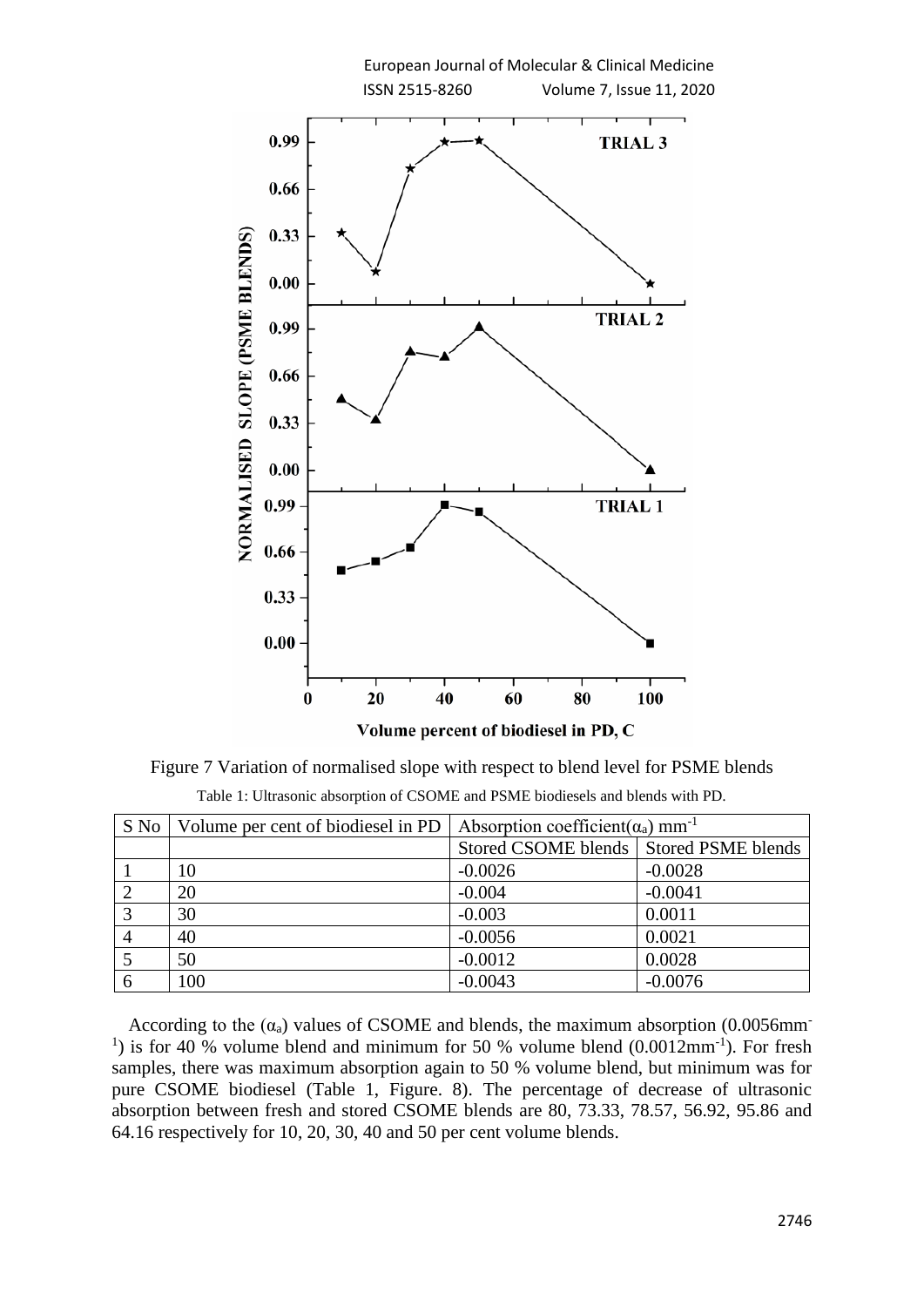

Figure 8 Variation of ultrasonic absorption with respect to blend level for CSOME blends



Figure 9Variation of ultrasonic absorption with respect to blend level for PSME blends

For the PSME blends the variation of  $\alpha_a$  is much irregular than CSOME blends. Even for 30 %, 40 % and 50 % volume blends the values of  $\alpha_a$  came out to be positive instead of negative. This is the indication for very complex multiple scattering by the insoluble suspended particles present. Here minimum absorption is  $(0.001 \text{mm}^{-1})$  for 30 % volume blend and maximum (0.0028mm<sup>-1</sup>) for 50 % blend volume. In contrast to maximum for 30 % volume blend and minimum for 20 and 40 % volume blends. Again, the values obtained are incomparable with that of fresh samples (Table 1, Figure.9).The percentage of decrease between fresh and stored PSME blends are 78.46, 65.83 and 45.71 respectively for 10, 20 and 100 per cent volume blends. Astonishingly the ultrasonic absorption increases by 107.33, 117.5and 121.53 per cent for 30, 40 and 50 per cent volume blends.

The comparison of amplitude distortions between CSOME and PSME biodiesel blends shows different trends of distortions. This is due to the difference in the fatty acid profiles of biodiesels and nature of insoluble particles in biodiesel blends. Specific blends have more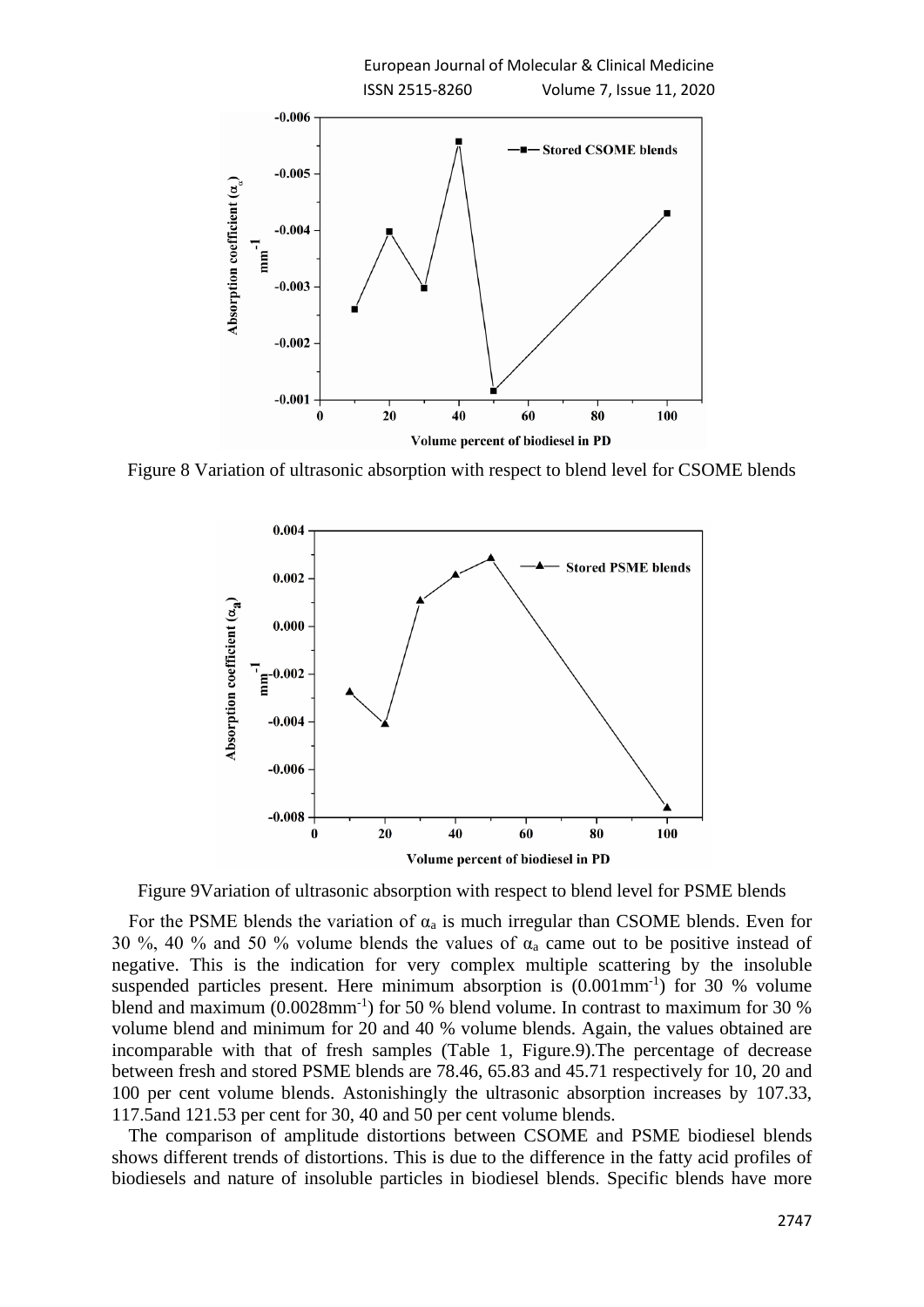absorption. The trend of distortion has been changing in some regular way with blend level of biodiesel in PD for both the biodiesel blends. The trend of distortion due to scattering is more systematic in CSOME blends in which sediments are formed than in PSME blends, where sediments did not form.

## **4. CONCLUSIONS**

From the results, it was found that the presence of suspended insoluble particles created amplitude distortions of ultrasonic waves in both the biodiesels and blends. Depending on amplitude distortions, the presence of insoluble particles was recognised. The amplitude distortions were due to scattering of ultrasonic waves. The trend of distortions noticed as different for CSOME and PSME biodiesel blends. The difference in the trends is attributed to the difference in fatty acid profiles of the CSOME and PSME biodiesels. From the trends of amplitude distortions, in both the biodiesels and blends, it is concluded that the nature of insoluble particles and their distribution is different in both the biodiesels and blends. In the PSME blends, the nature of scattering is more complex than for CSOME blends as there was no formation of sediments. The absorption in stored CSOME biodiesels and blends has been decreased with storage time. Whereas in PSME blends, for specific 30, 40 and 50 per cent volume blends the ultrasonic absorption was increased. By the overall results, it is concluded that ultrasonic absorption and scattering of biodiesels and blends strongly depends on fatty acid profile of biodiesels.

# **5. ACKNOWLEDGEMENTS**

We sincerely thank Professor. B. Linga Reddy, Department of Physics, Chaitanya Bharathi Institute of Technology, Hyderabad, Telangana State, India, for his great support and guidance in completing the experimental work and the analysis.

# **6. REFERENCES**

- [1] S Kovács, GY Pölczmann, J Hancsók. Investigation of storage stability of biodiesels. *Hung. J. Ind. Chem.* 2011; 39, 369-373.
- [2] E Christensen, RL McCormick. Long term storage stability of biodiesel and biodiesel blends. *Fuel. Process. Technol*. 2014; 128, 339 – 348.
- [3] Amir Khalid, M Noreffendy Tamaldin, MJaat, MFM Ali, B Mansho, I Zaman. Impacts of Biodiesel Storage Duration on Fuel Properties and Emissions. *Procedia Engineering,*2013; 68, 225 – 230.
- [4] P James, S Khizer. An overview of biodiesel oxidation stability. *Renew. Sustain. Energ. Rev.* 2012; 16, 5924–5950.
- [5] FE Fox FE, JL Hunter. "The Ultrasonic Interferometer with Resonant Liquid Column". In: *Proceedings of the IRE*, 1948; 36,1500-1503.
- [6] S Sharma, UK Mishra, AK Saini, PK Dubey. Accuracy Estimation of Propagation Velocity in Variable Path Ultrasonic Interferometer for Liquids. *Mapan- J. Metrol. Soc. I*. 2019.https://doi.org/10.1007/s12647-019-00331-x
- [7] AP Sarvazyan, TV Chalikian. Theoretical analysis of an ultrasonic interferometer for precise measurements at high pressures. *Ultrasonics.*1991; 29, 119-124.
- [8] Ravichandran and S Arumugam. Ultrasonic relaxation studies in some amino acids. *Indian. J. Pure. Ap. Phy*. 2016; 54, 589-596.
- [9] E Benes, M Grösch, H Nowotny, F Trampler, T Keijzer, H Böhm, S Radel, L Gherardini, JJ Hawkes, R König, Ch Delouvroy. Ultrasonic separation of suspended